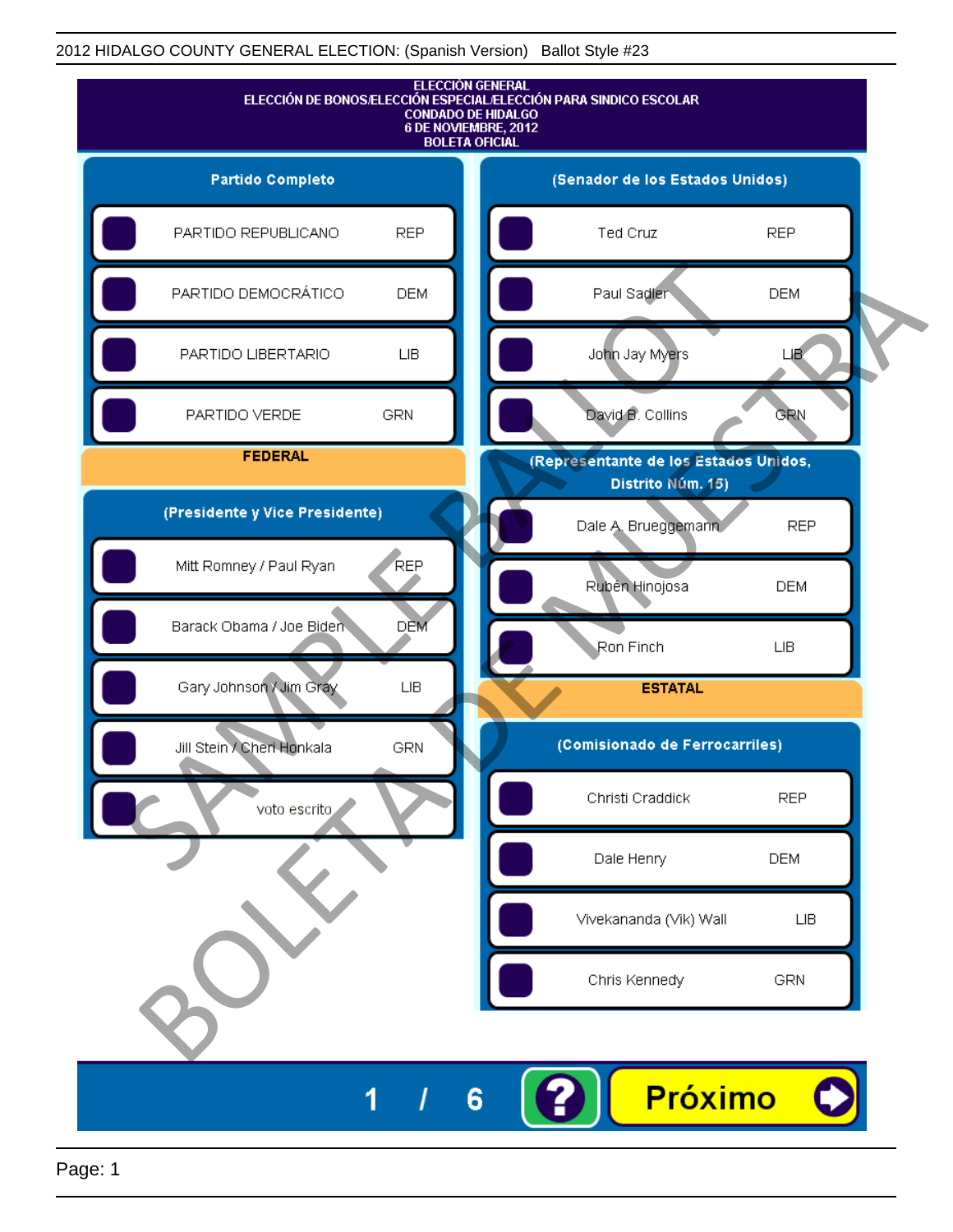

Page: 2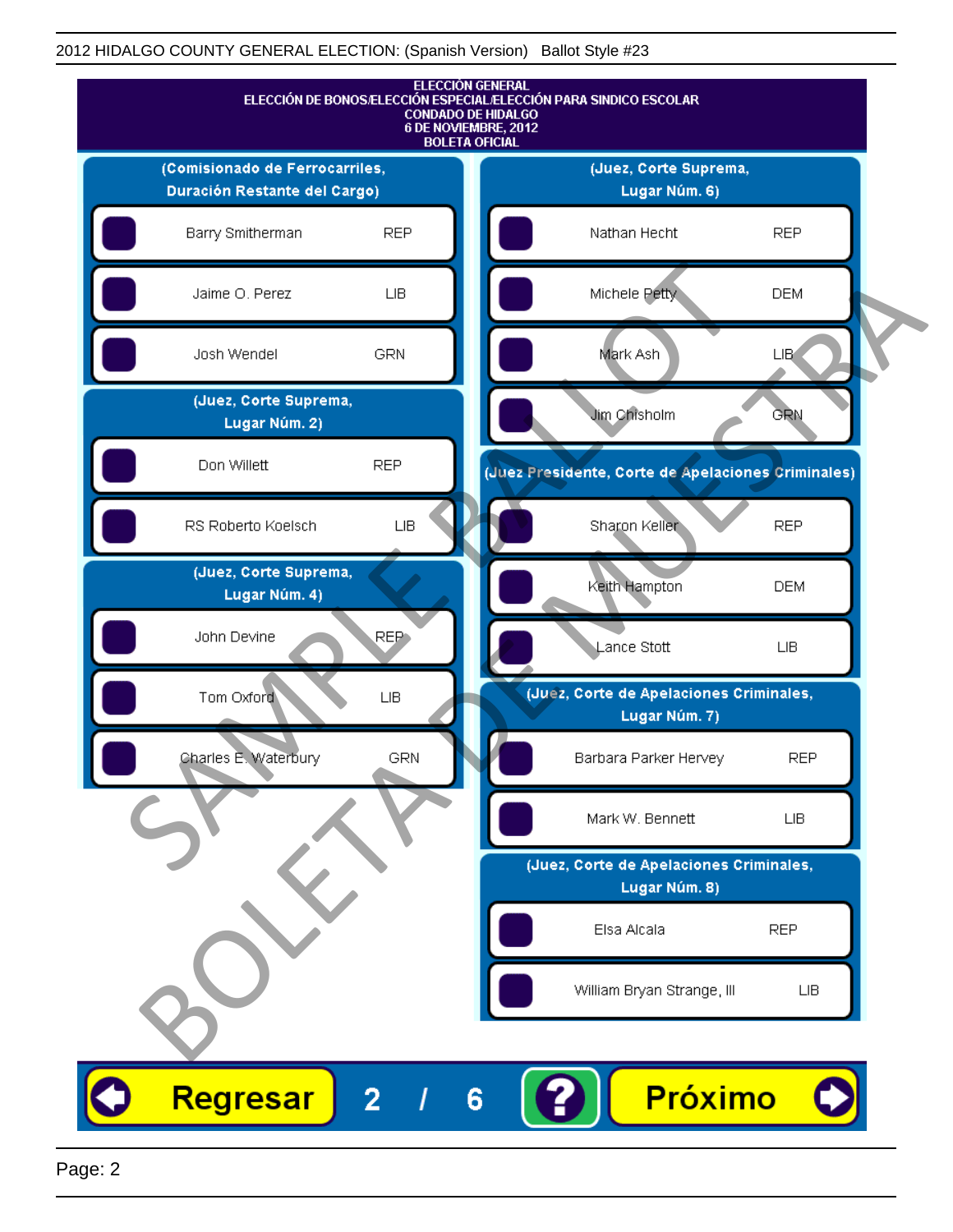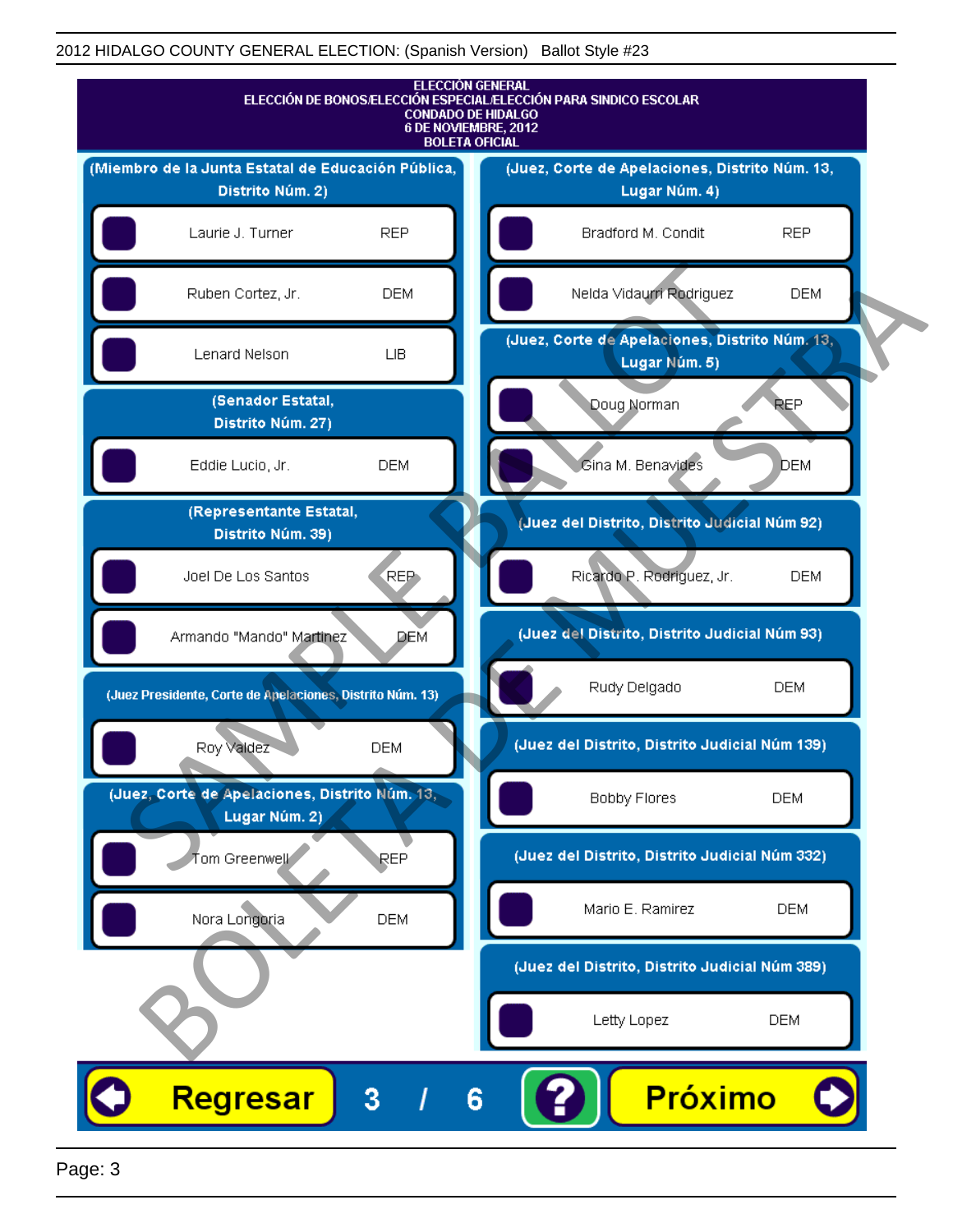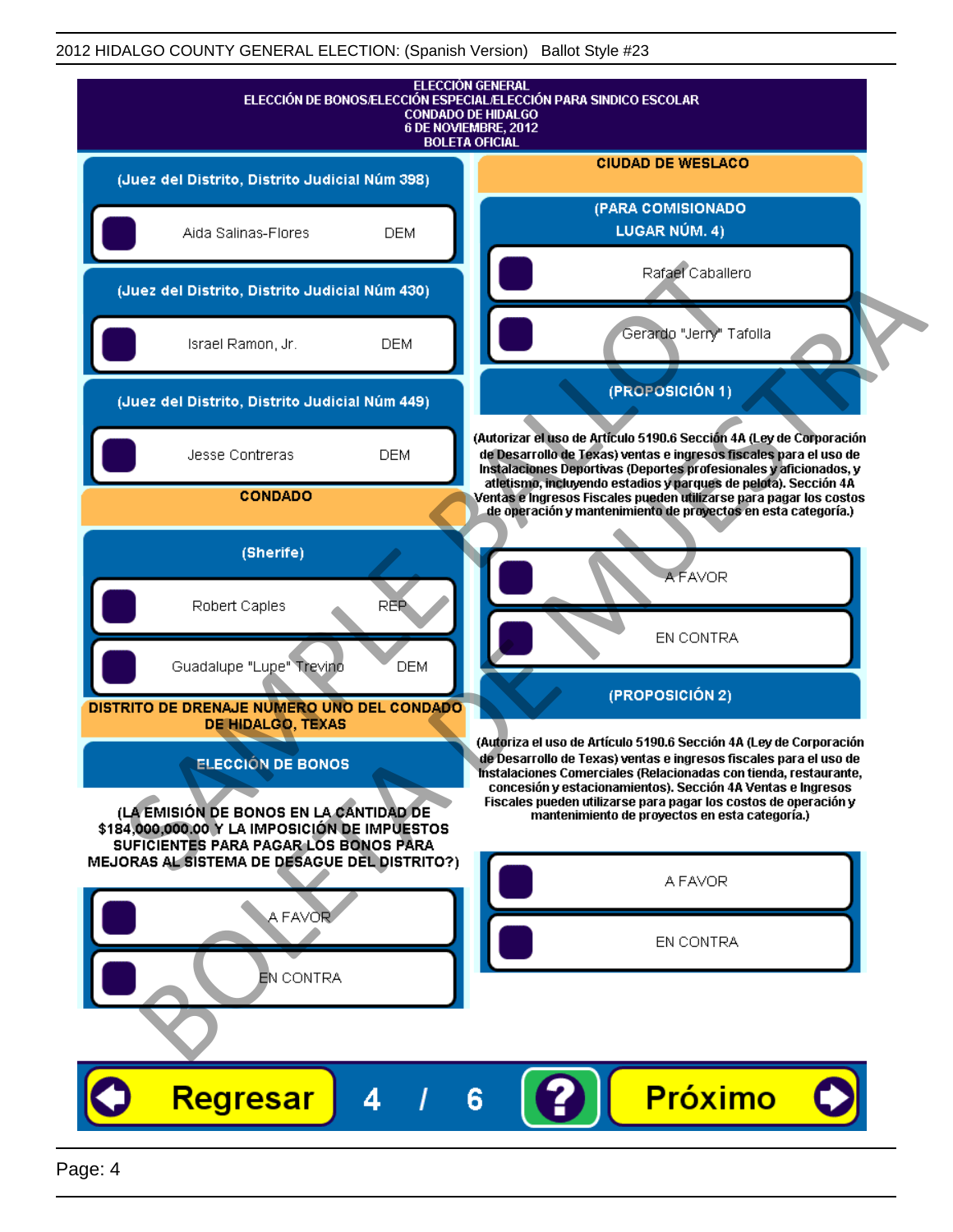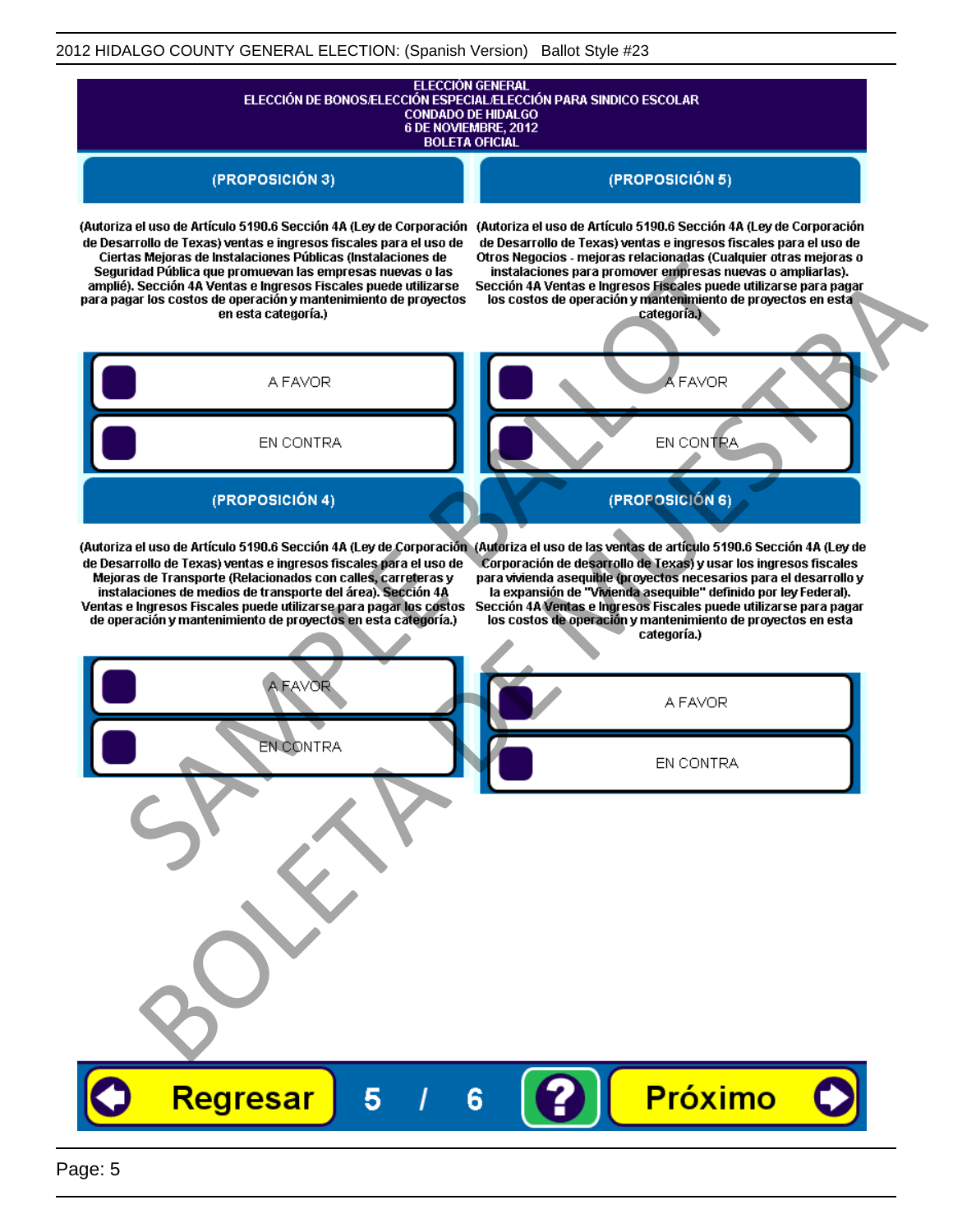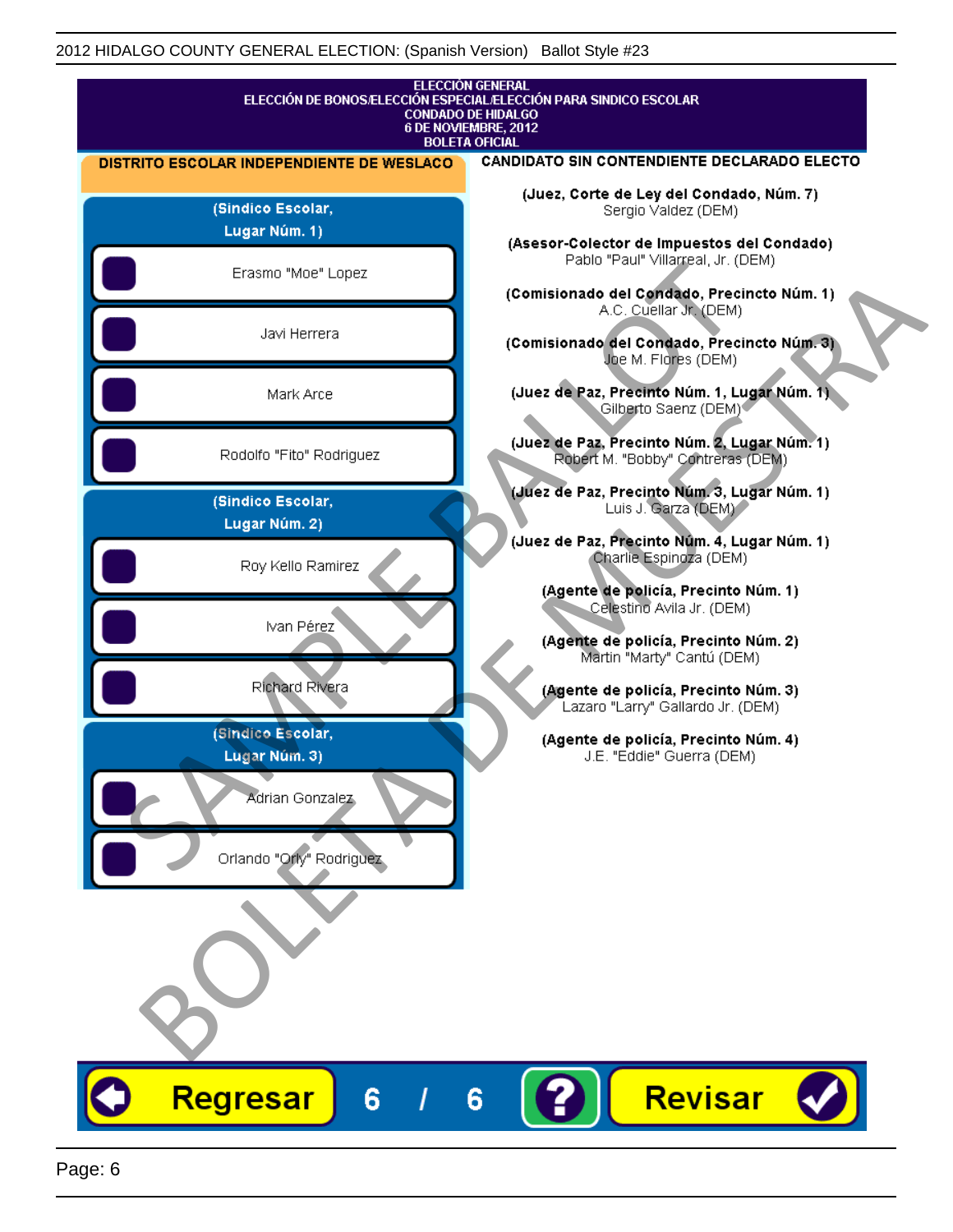Presione el nombre del candidato o el título de la contienda para volver a la contienda.

El botón Votar se iluminará

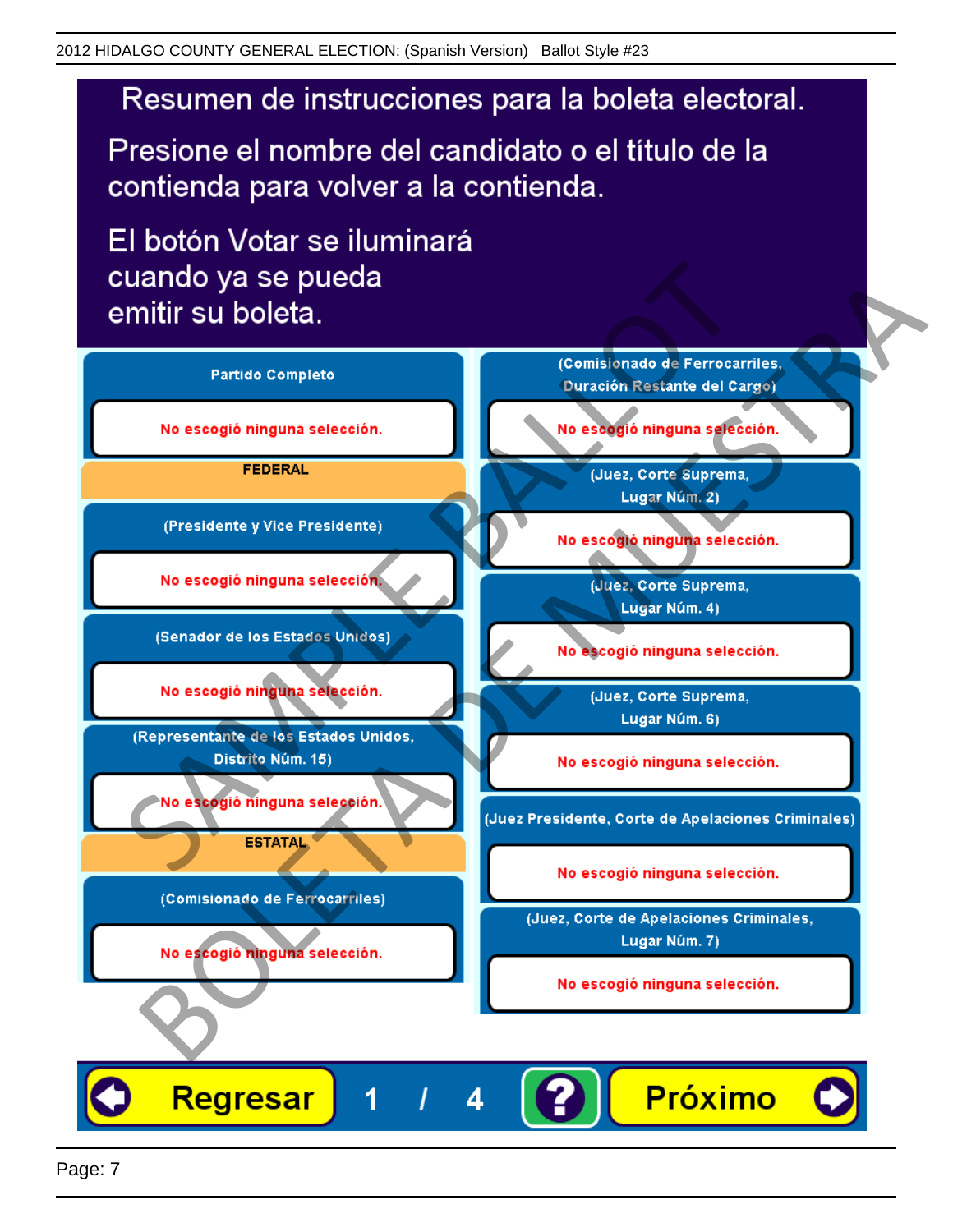Presione el nombre del candidato o el título de la contienda para volver a la contienda.

El botón Votar se iluminará



4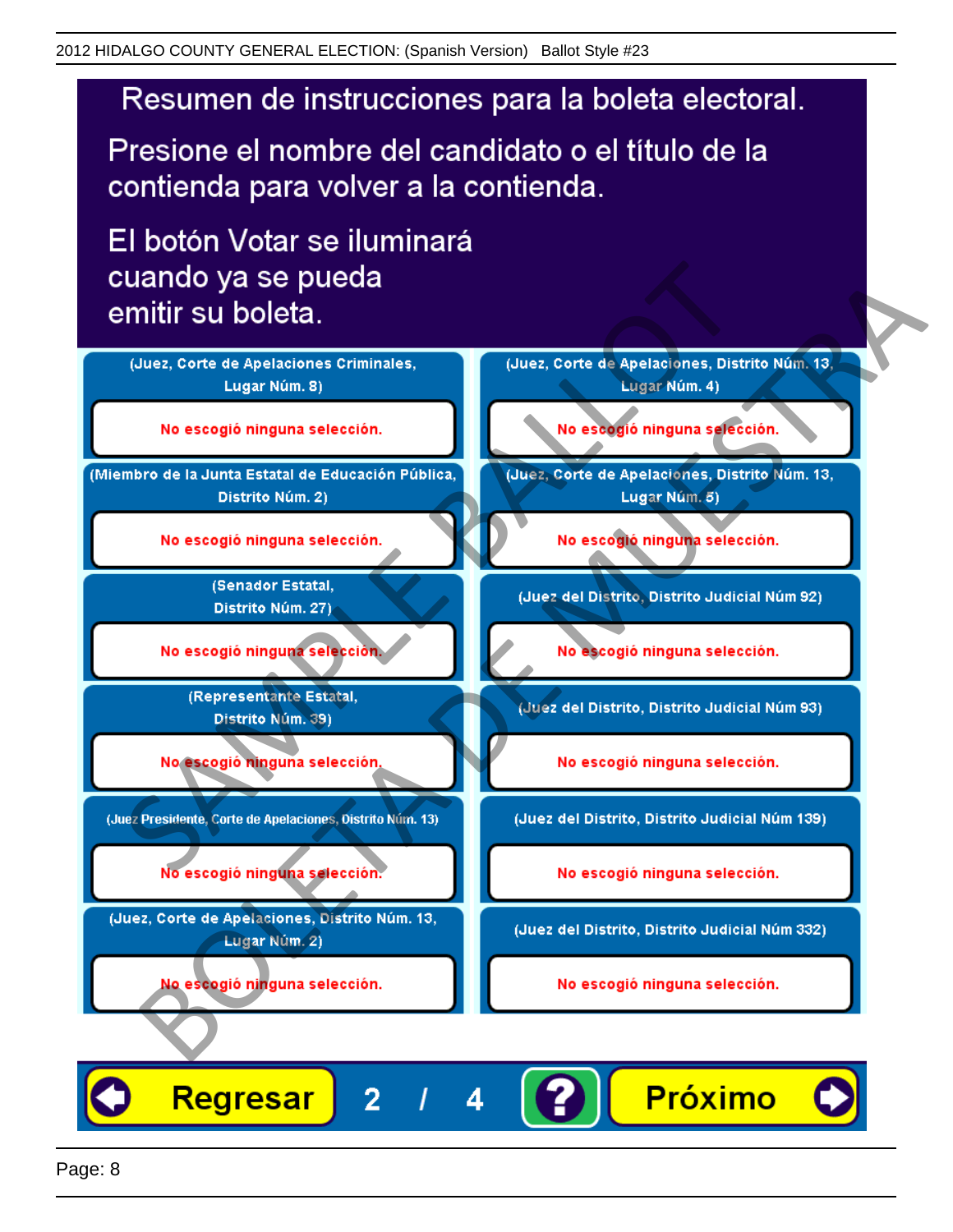Presione el nombre del candidato o el título de la contienda para volver a la contienda.

El botón Votar se iluminará



4